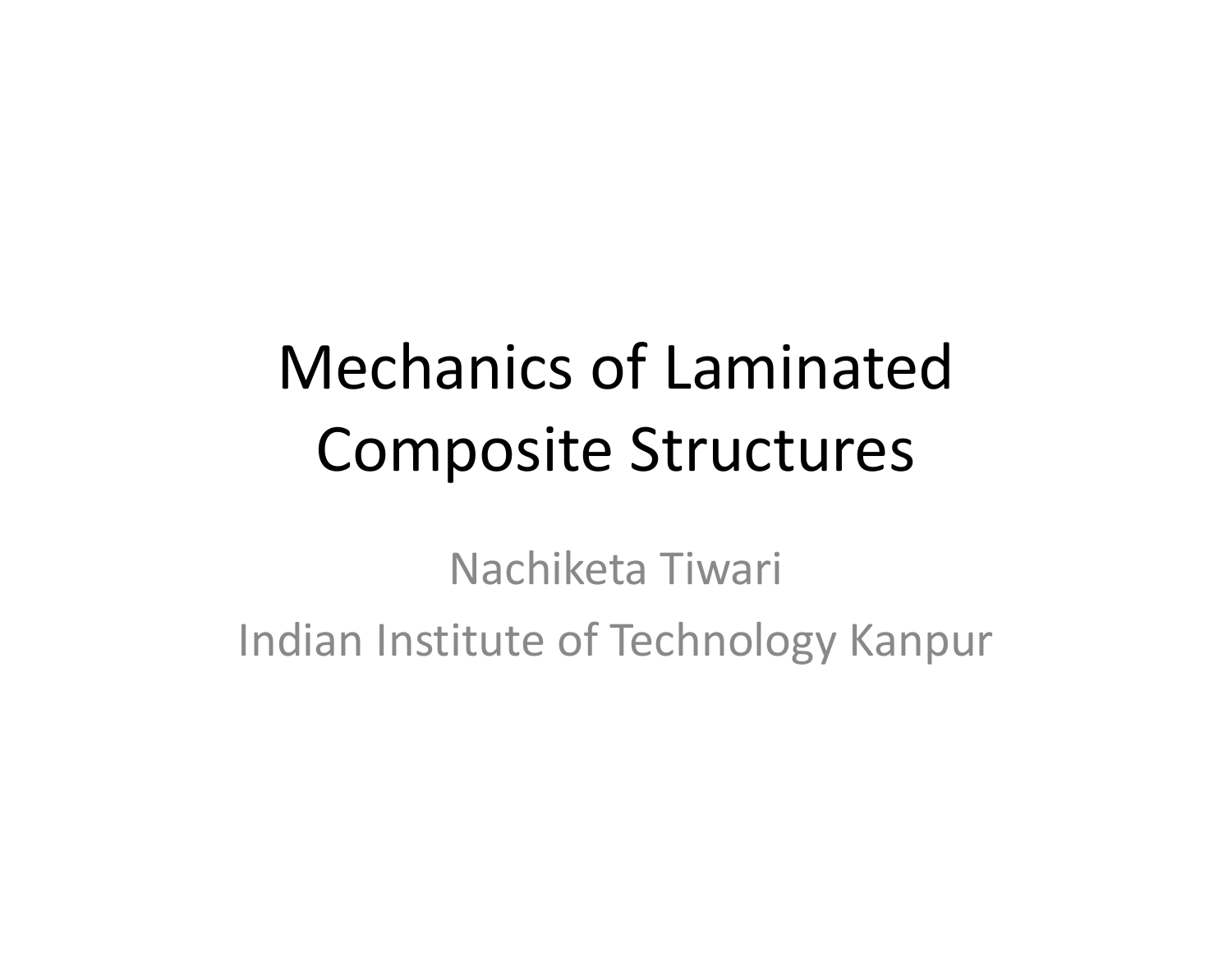Lecture 1 Introduction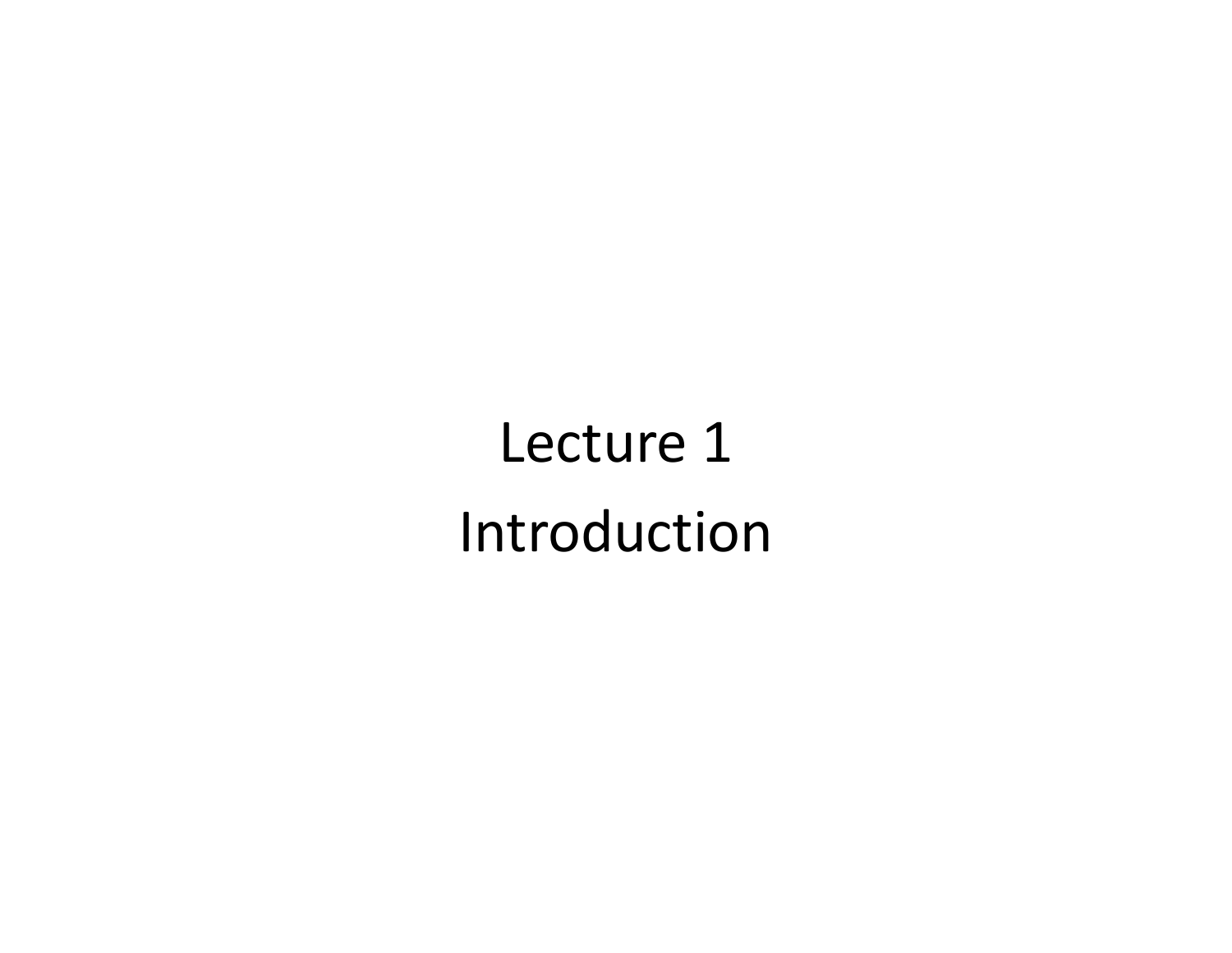#### References for this Course

- 1. Analysis and Performance of Fiber Composites, Agarwal, B.D. and Broutman, L. J., John Wiley & Sons.
- 2. Mechanics of Composite Materials, Jones, R. M., Mc‐Graw Hill
- 3. Structural Analysis of Laminated Composites, Whitney, J. M., Technomic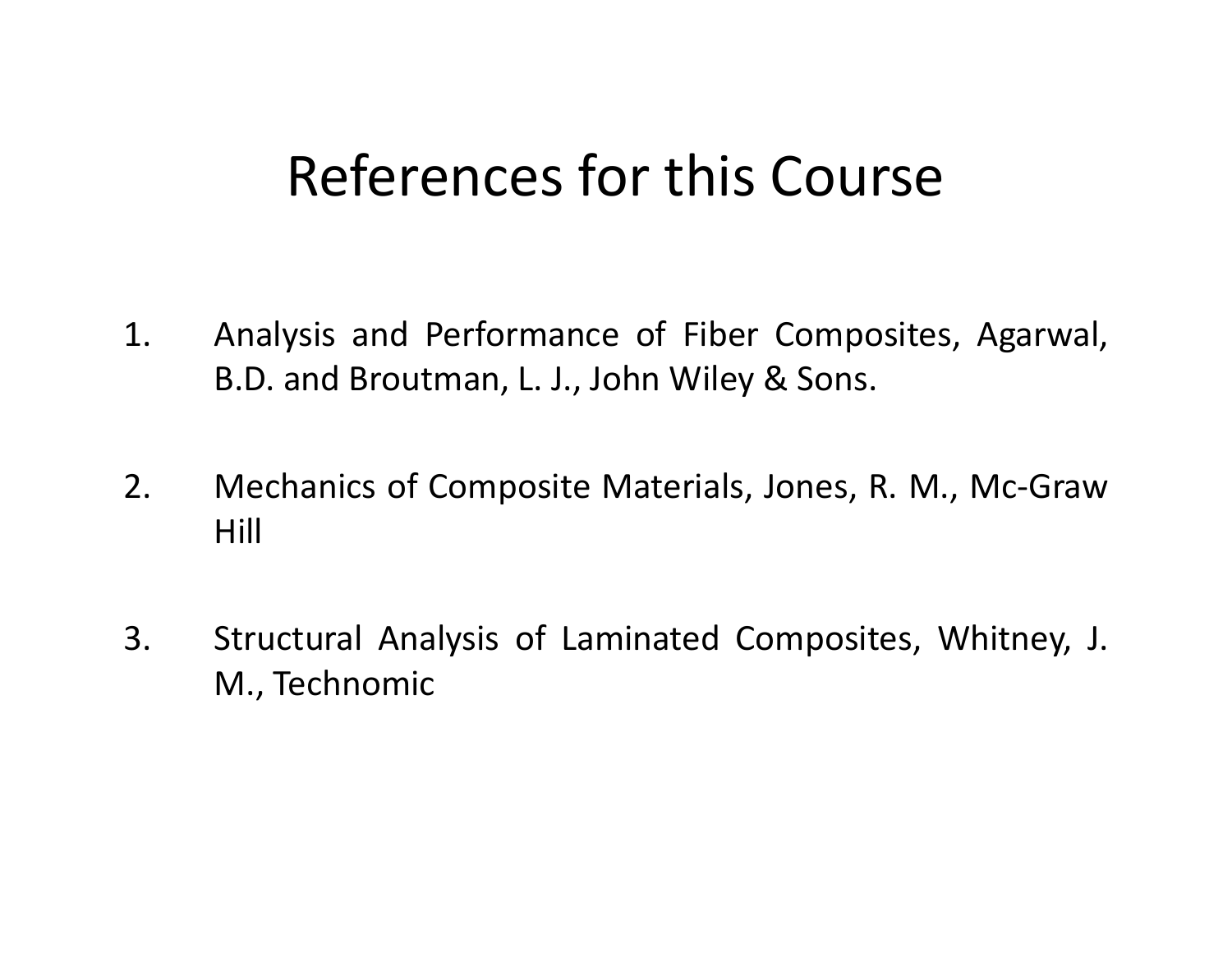#### Lecture Overview

- What are "composites"?
- Importance and areas of application
- Classification
- Advantages of fiber‐reinforced composites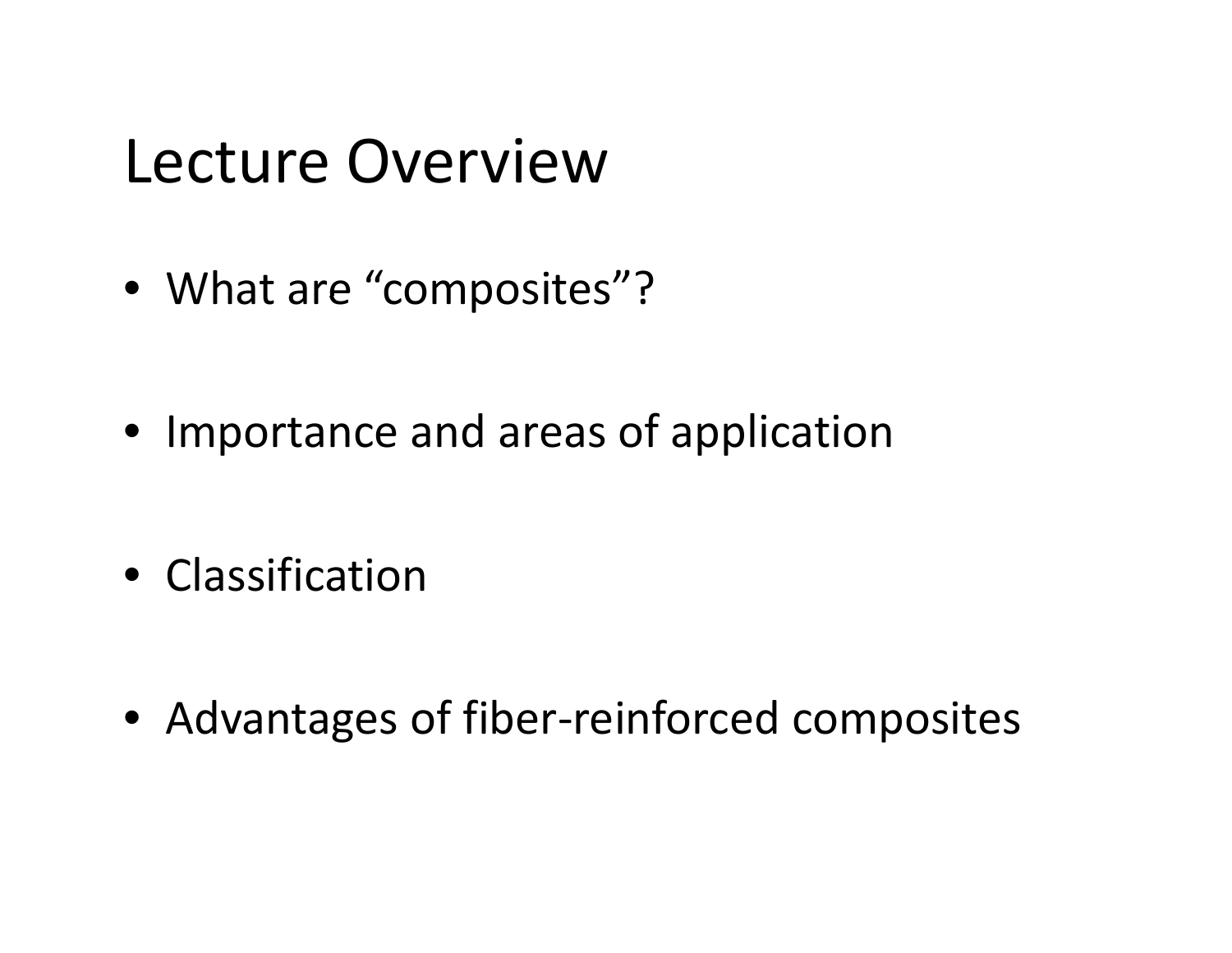#### What are "composites"?

- Composite: Two or more chemically different constit t uen <sup>s</sup> *combi d ne macroscopi ll cay* to yield <sup>a</sup> useful material.
- Examples of naturally occurring composites
	- –Wood: Cellulose fibers bound by lignin matrix
	- – Bone: Stiff mineral "fibers" in <sup>a</sup> soft organic matrix permeated with holes filled with liquids
	- – Granite: Granular composite of quartz, feldspar, and mica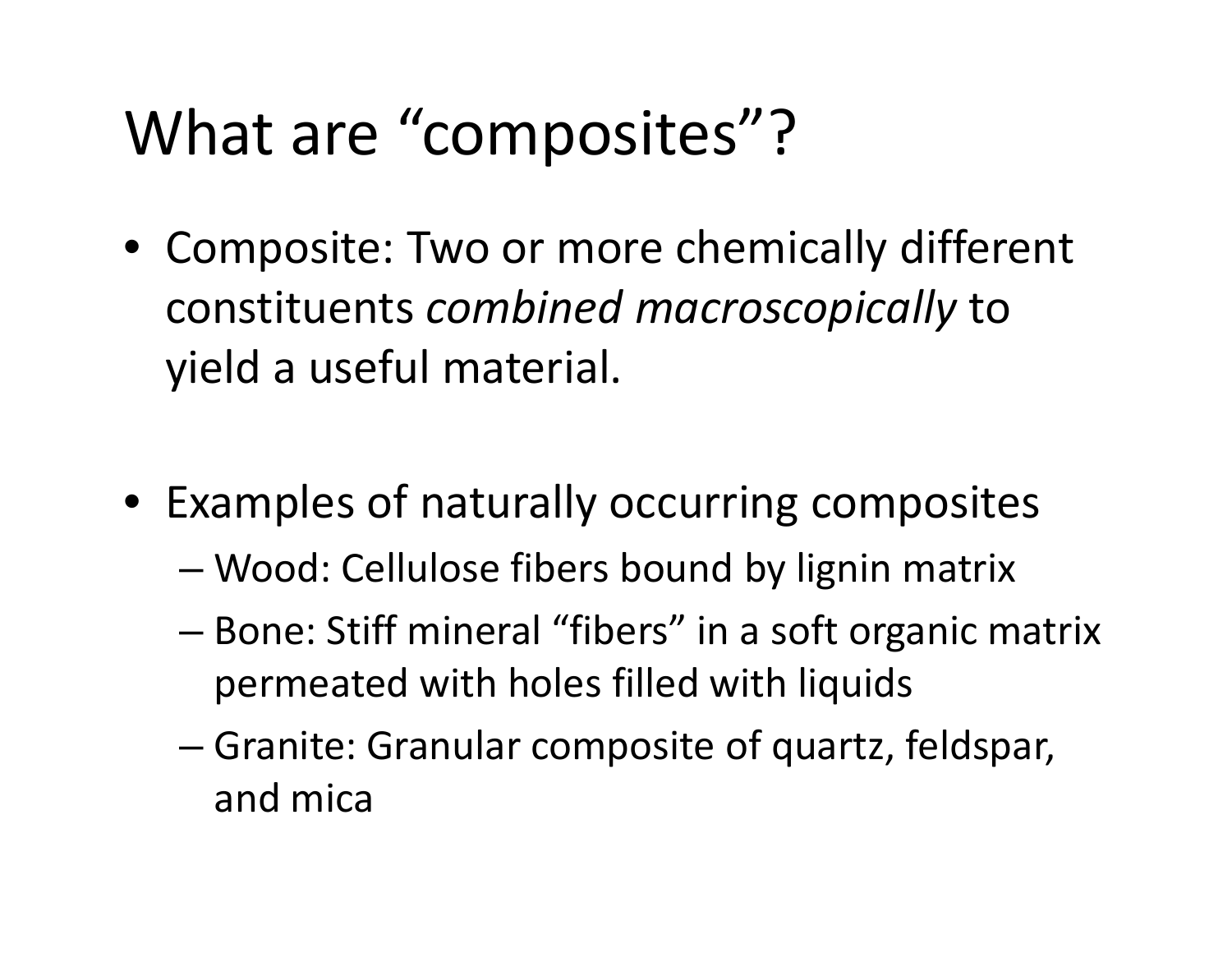## What are "composites"?

- Some examples of man‐made composites
	- – Concrete: Particulate composite of aggregates (limestone or granite), sand, cement and water
	- – Plywood: Several layers of wood veneer glued together
	- –— Fiberglass: Plastic matrix reinforced by glass fibers
	- –– Cemets: Ceramic and metal composites
	- –— Fibrous composites: Variety of fibers (glass, kevlar, graphite, nylon, etc.) bound together by <sup>a</sup> polymeric matrix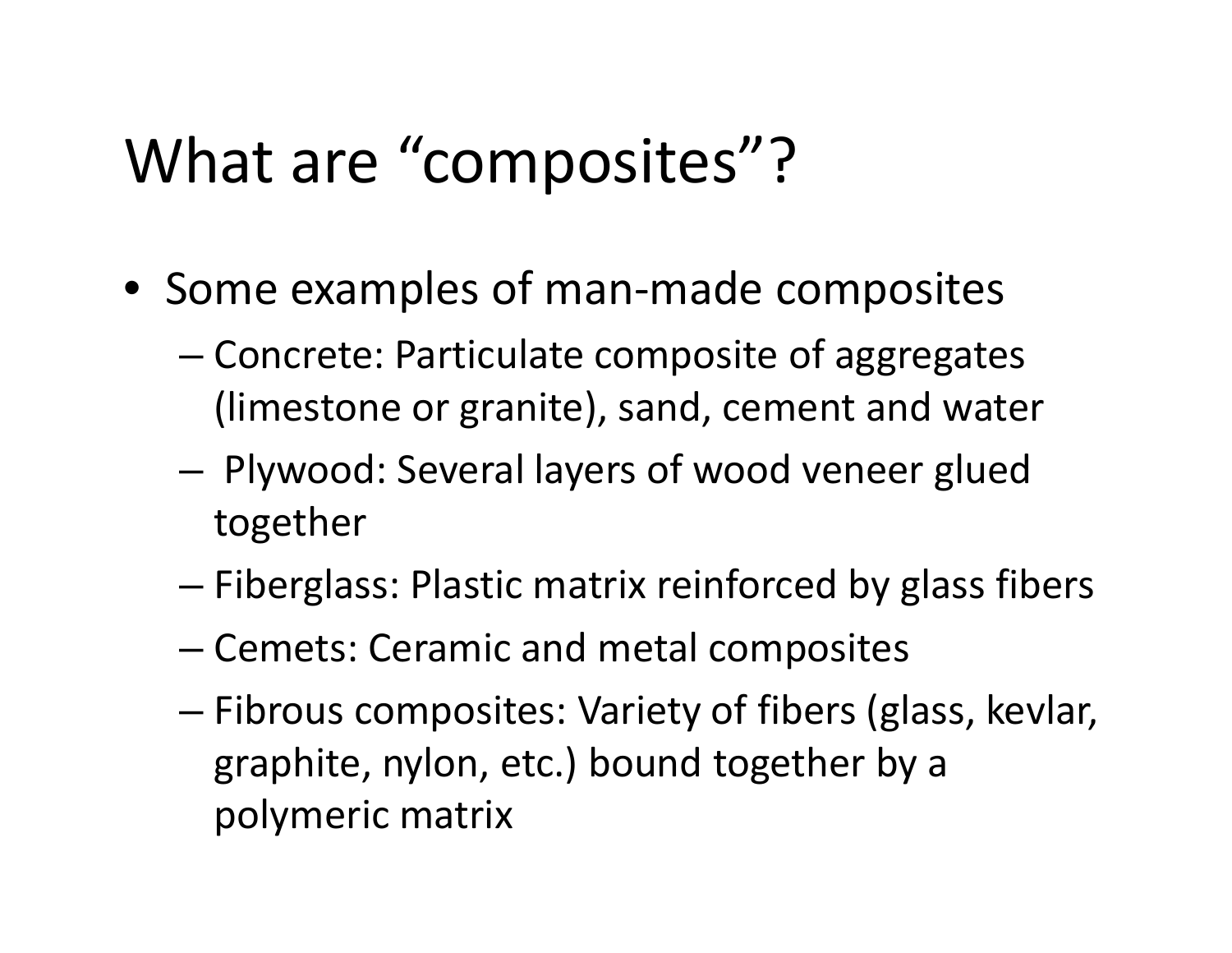#### These are not composites!

- Plastics: Even though they may have several "fillers", their presence does not alter the physical properties significantly.
- Alloys: Here the alloy is *not macroscopically heterogeneous*, especially in terms of physical properties.
- Metals with impurities: The presence of impurities does not significantly alter physical properties of the metal.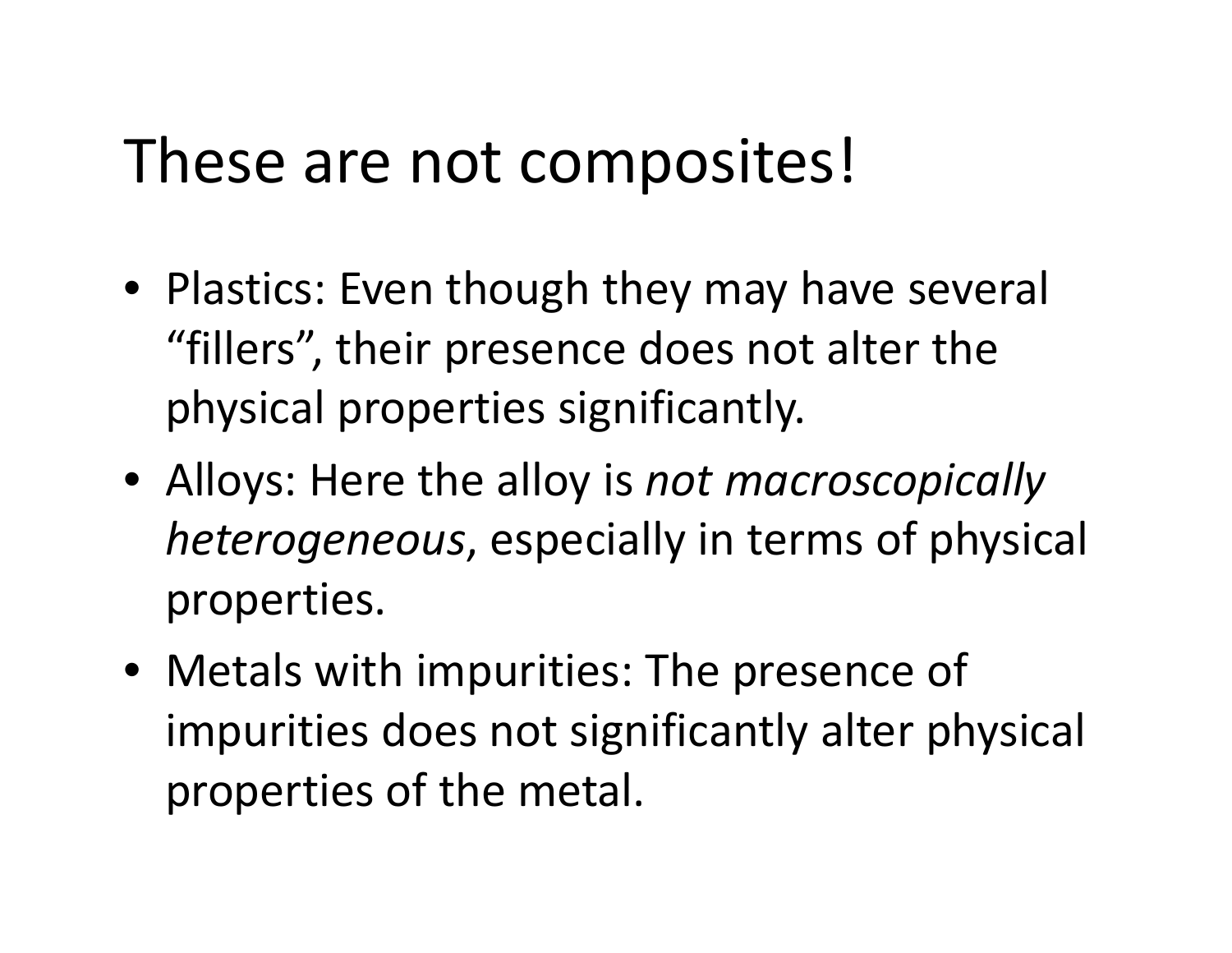- Automotive industry: Lighter, stronger, wear resistance, rust‐free, aesthetics
	- –— Car body
	- –Brake pads
	- Drive shafts
	- Fuel tanks
	- Hoods
	- –— Spoilers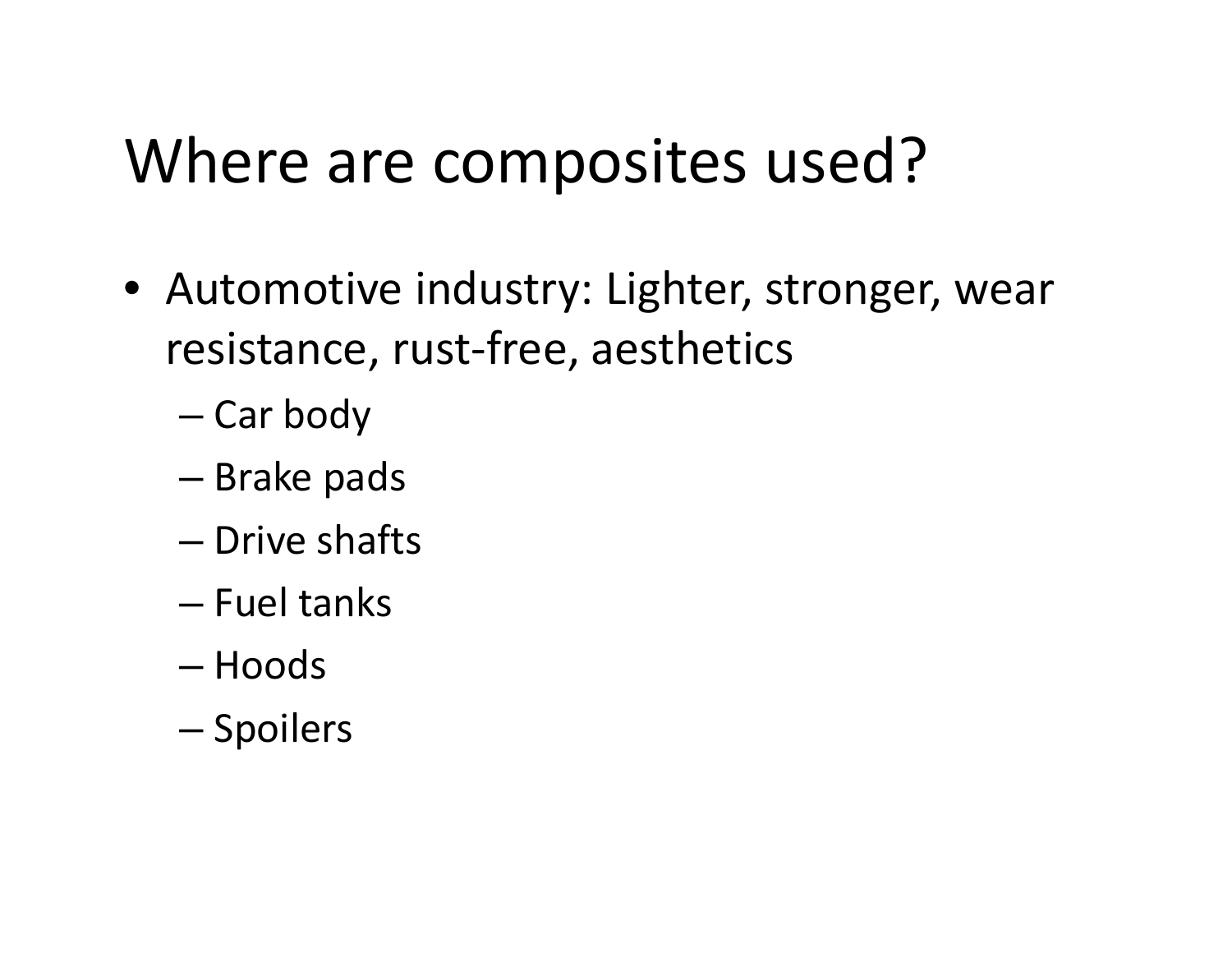- Aerospace: Lighter, stronger, temperature resistance, smart structures, wear resistance
	- –— Aircraft: Nose, doors, struts, trunnion, fairings, cowlings, ailerons, outboard and inboard flaps, stabilizers, elevators, rudders, fin tips, spoilers, edges
	- Rockets & missiles: Nose, body, pressure tanks, frame, fuel tanks, turbo‐motor stators, etc.
	- –— Satellites: Antennae, frames, structural parts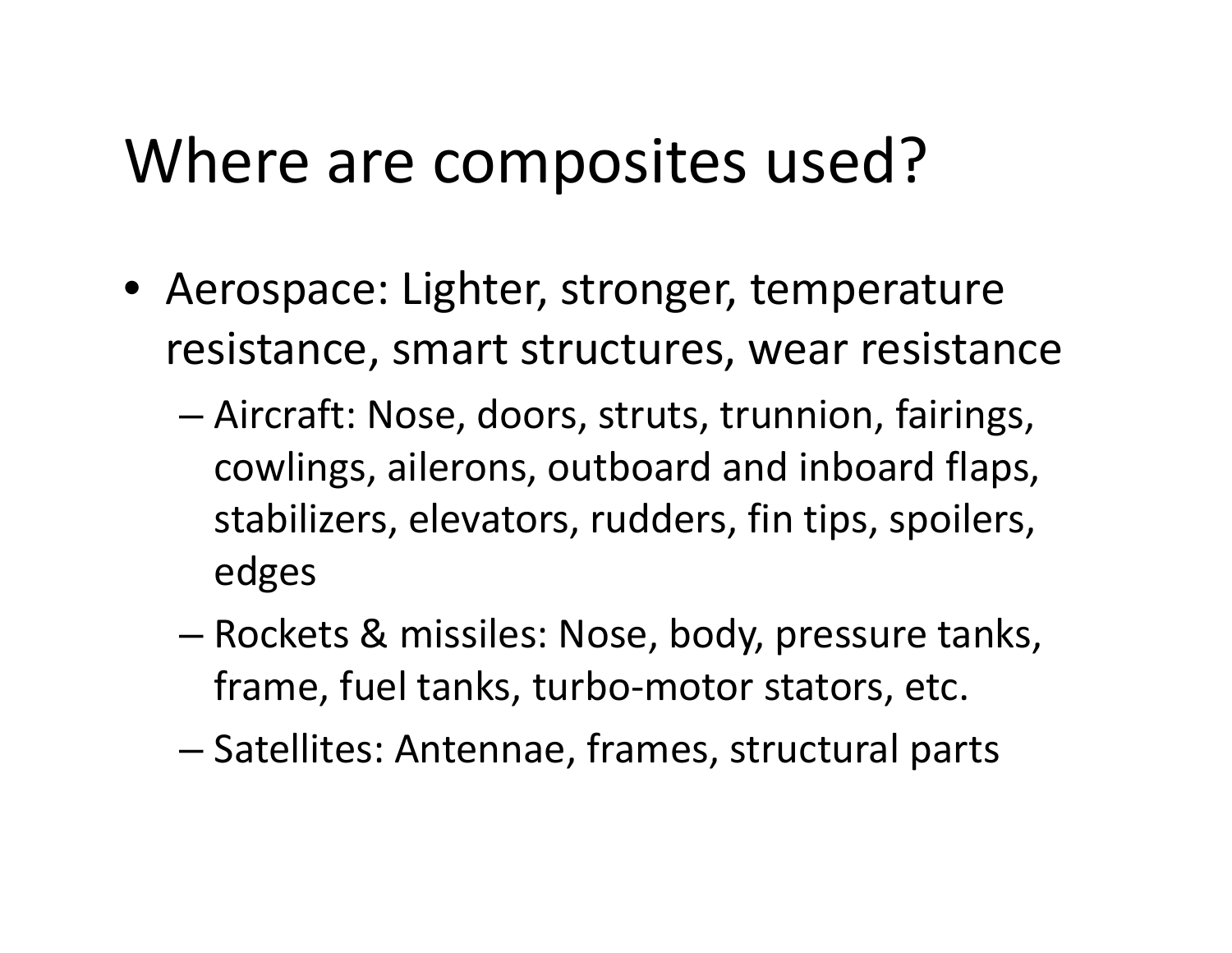- Sports: Lighter, stronger, toughness, better aesthetics, higher damping properties
	- Tennis
	- –— Bicycles
	- Badminton
	- Boats
	- –— Hockey
	- –— Golfing
	- –Motorcycles …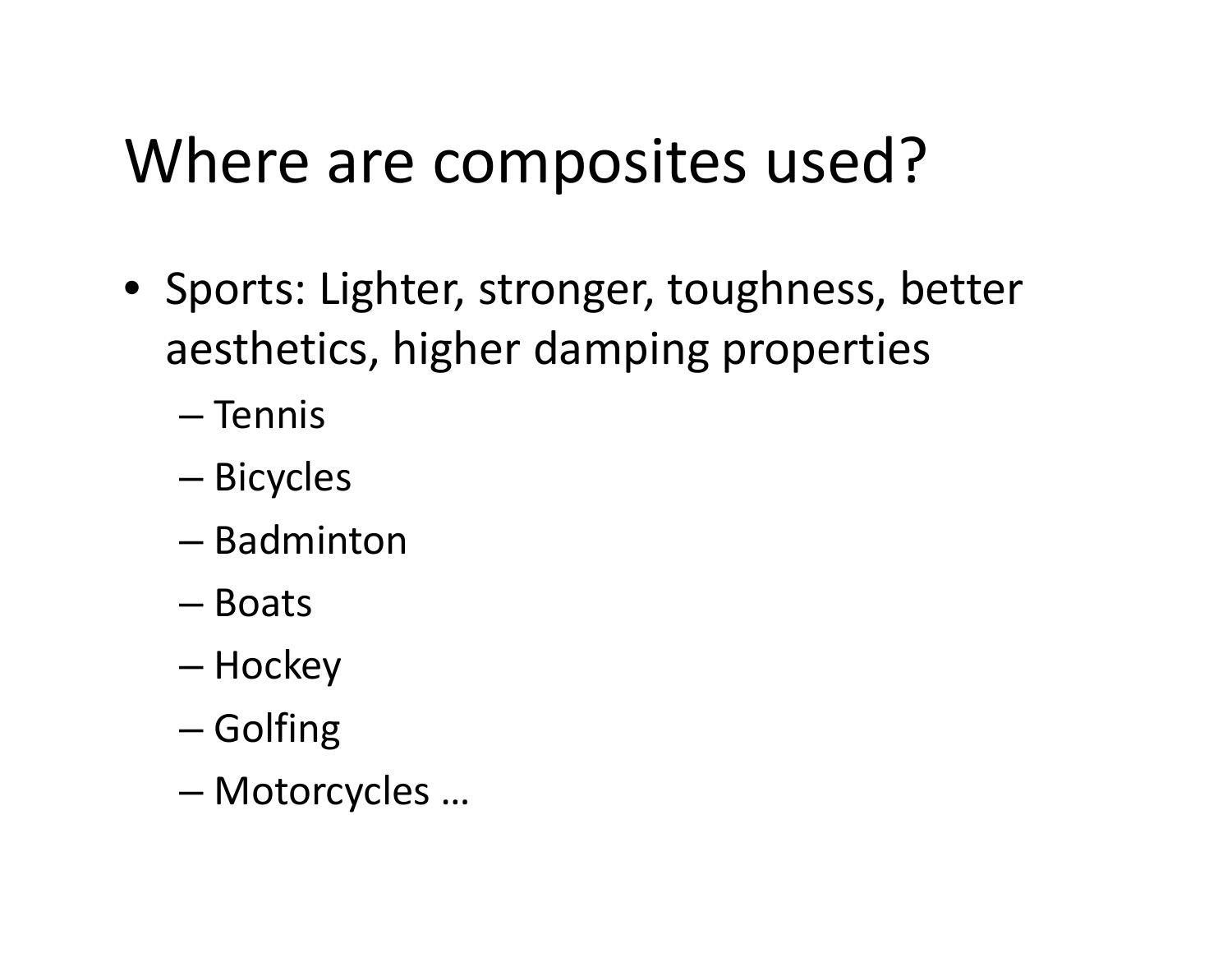- Transportation & Infrastructure: Lighter, stronger, toughness, damping
	- –— Railway coaches
	- –— Bridges
	- – $-$  Ships and boats
	- Dams
	- $-$  Truck bodies and floors
	- RV bodies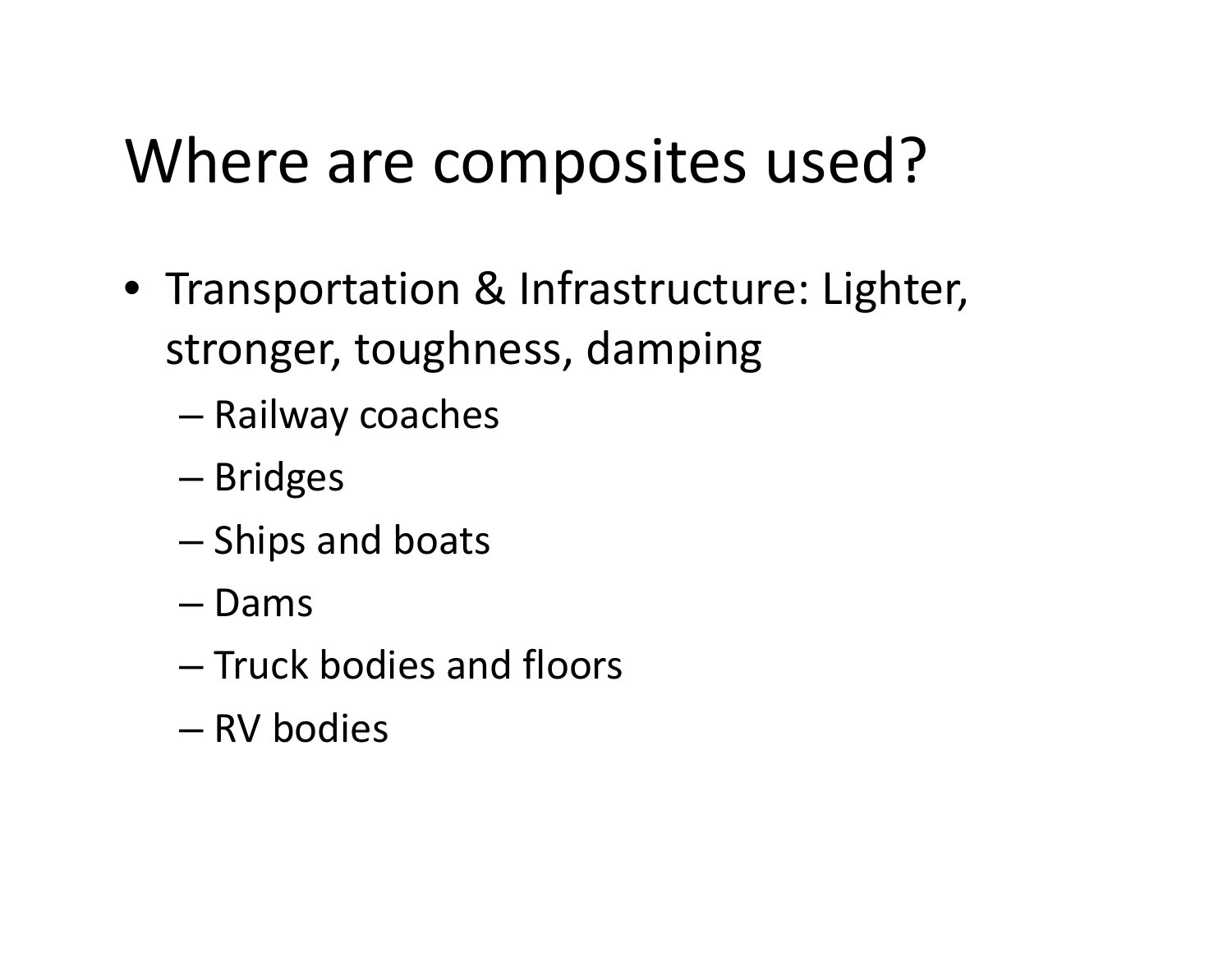- And many more industry sectors
	- –— Biomedical industry
	- –Consumer goods
	- Agricultural equipment
	- Heavy machinery
	- –— Computers
	- $-$  Healthcare